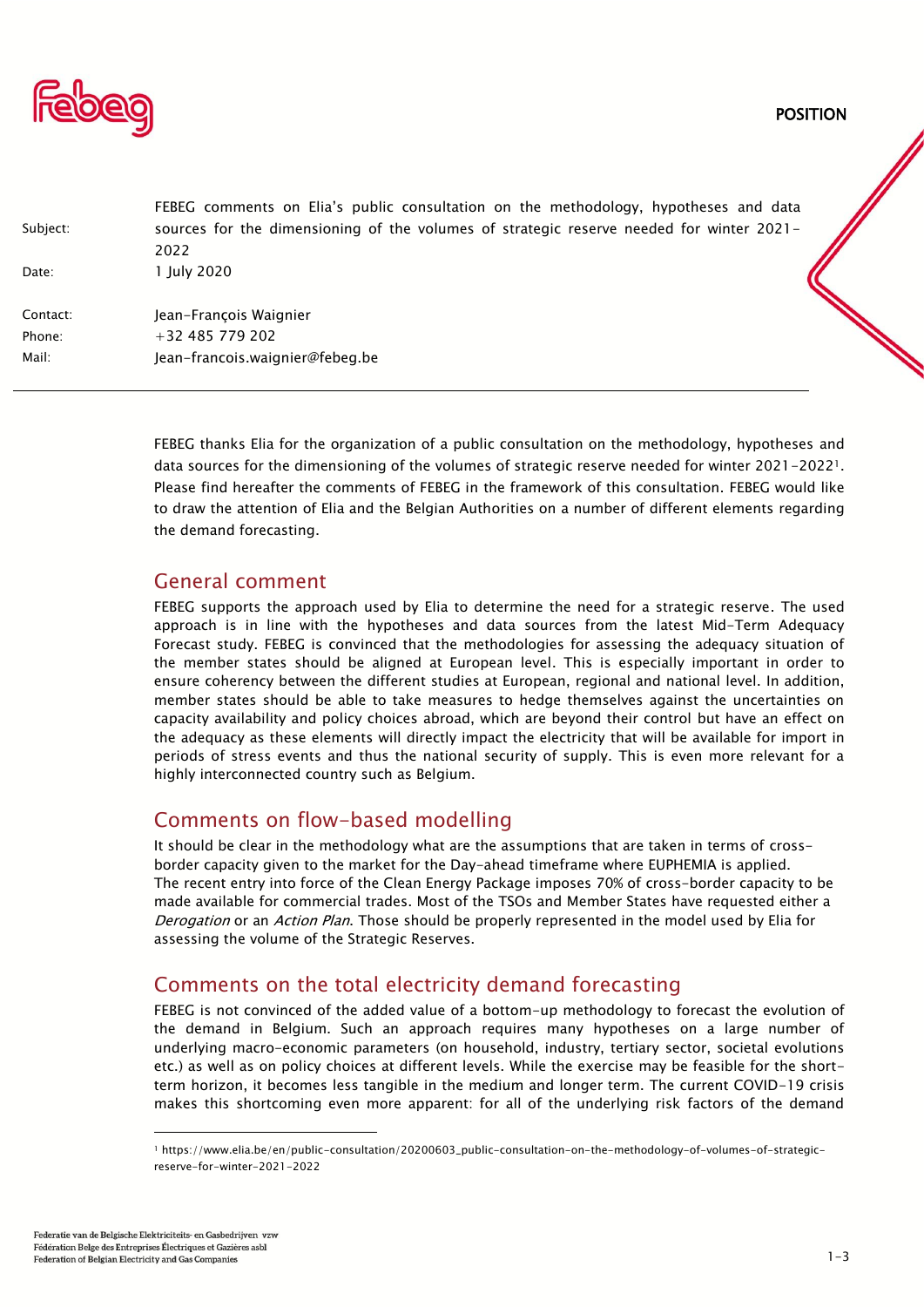

model, the COVID-19 impact needs to be quantified. We consider that, in any case, the obtained result should be compared and benchmarked with other sources. This will give the Belgian Authorities, stakeholders and market parties some confidence with the hypotheses Elia and the consultant Climact will make on the underlying macro-economic parameters. As the comparison with an official benchmark might imply that the underlying hypotheses used in the bottom-up forecasting tool are tuned to approach the reference benchmark, the question then remains what the added value of the bottom-up approach might be.

Regarding the impact of the COVID-19 in the short and long run, FEBEG is of the opinion that the debate, when it comes to the security of supply, should rather focus on the impact of the crisis on the peak load rather than on the total annual demand. It is clear that the lock-down has impacted the baseload demand, but recent press communication of Elia (June 18th 2020) has shown that the impact of the crisis is already starting to fade away: "Electricity consumption in Belgium has started rising again and is gradually returning to normal. It [the weekly average Total Load] is currently 5% lower compared to the average for the last five years".



Source: Elia - Press Release – 18th of June 2020

Looking in the past, FEBEG observes, from the charts published in the Elia's adequacy study 2016- 2017, that the impact of the previous crisis on the peak demand was relatively limited (i.e., the financial crisis of 2007-2009). When comparing data from 2006 and 2009 (these being similar climatic years), one can observe that, while the annual demand dropped with  $\sim$ 7% due to the crisis, the peak demand was only marginally affected with a decrease of  $\sim$  1%. For this reason, FEBEG is of the opinion that the impact on the security of supply and thus the sizing of the strategic reserve, should be much more limited than any estimate of the impact on the annual demand.